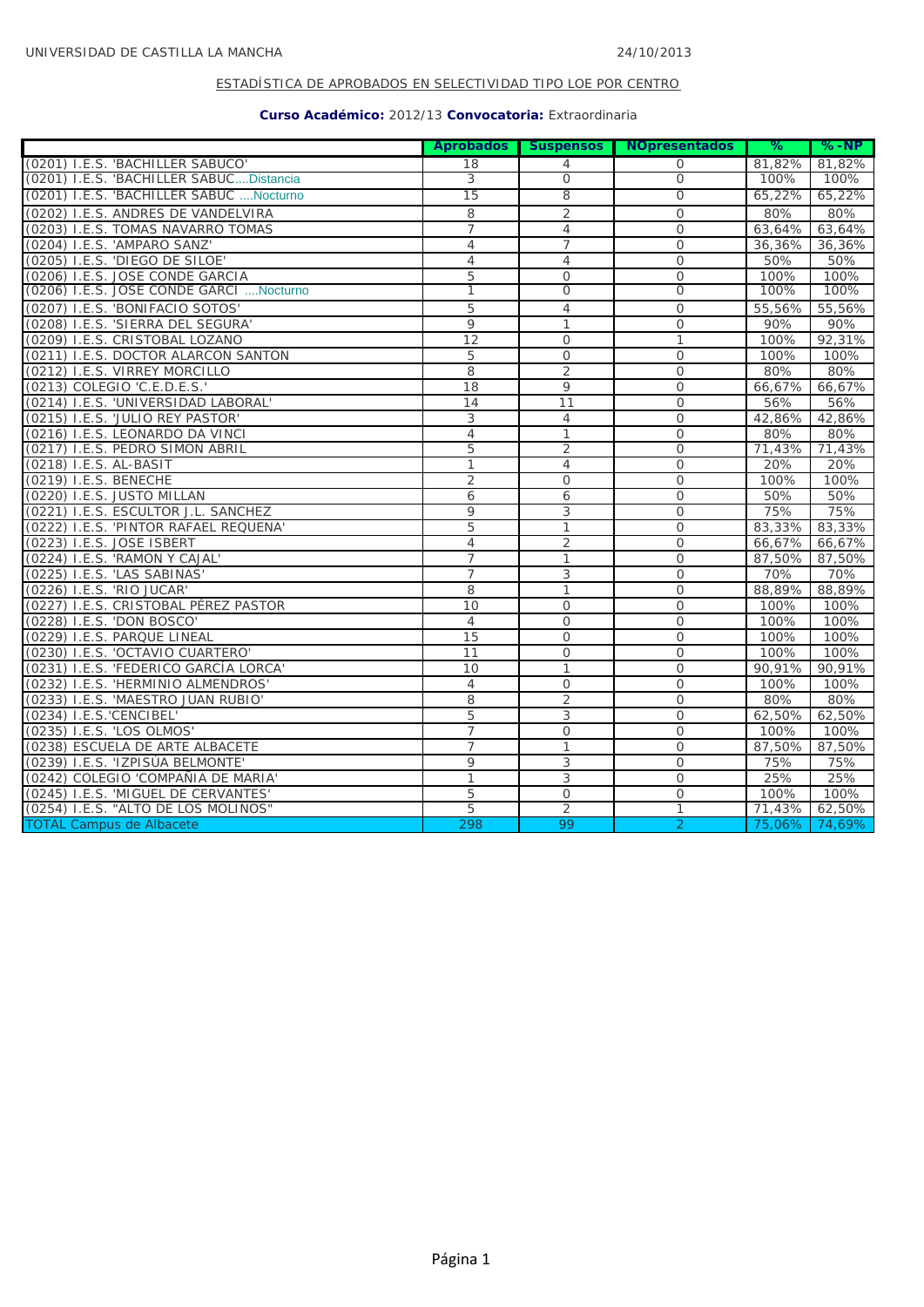|                                                               |                     |                                | Aprobados Suspensos NOpresentados | ℅                | $%$ -NP          |
|---------------------------------------------------------------|---------------------|--------------------------------|-----------------------------------|------------------|------------------|
| (1301) I.E.S. HERNAN PEREZ DEL PULGAR                         | 12                  | 2                              | 0                                 | 85,71%           | 85,71%           |
| (1302) I.E.S. MAESTRO JUAN DE AVILA                           | 11                  | 3                              | $\overline{O}$                    | 78,57%           | 78,57%           |
| (1302) I.E.S. MAESTRO JUAN DE  Distancia                      | $\mathbf 0$         | 6                              | 1                                 | 0%               | 0%               |
| (1303) I.E.S. SANTA MARIA DE ALARCOS                          | 13                  | 3                              | $\mathbf 0$                       | 81,25%           | 81,25%           |
| (1303) I.E.S. SANTA MARIA DE A  Nocturno                      | 2                   | 0                              | $\mathcal{O}$                     | 100%             | 100%             |
| (1304) I.E.S. MIGUEL DE CERVANTES SAAVEDRA                    | 8                   | $\overline{7}$                 | $\mathbf 0$                       | 53,33%           | 53,33%           |
| (1305) I.E.S. PABLO RUIZ PICASSO                              | 6                   | $\overline{2}$                 | 0                                 | 75%              | 75%              |
| (1306) I.E.S. CLAVERO FERNANDEZ DE CORDOBA                    | 5                   | 3                              | $\mathcal{O}$                     | 62,50%           | 62,50%           |
|                                                               |                     |                                |                                   |                  |                  |
| (1307) I.E.S. SAN JUAN BAUTISTA DE LA CONCEPCION              | 3                   | 0                              | $\mathbf 0$                       | 100%             | 100%             |
| (1308) I.E.S. EDUARDO VALENCIA                                | 3                   | $\mathcal{O}$                  | $\mathbf 0$                       | 100%             | 100%             |
| (1309) I.E.S. ISABEL PERILLAN Y QUIROS                        | 15                  | $\overline{4}$                 | $\overline{O}$                    | 78.95%           | 78,95%           |
| (1310) I.E.S. 'OJOS DEL GUADIANA'                             | $\mathbf{1}$        | $\overline{4}$                 | 0                                 | 20%              | 20%              |
| (1311) I.E.S. 'PEDRO ALVAREZ SOTOMAYOR'                       | 3                   | 1                              | $\mathbf 0$                       | 75%              | 75%              |
| (1312) I.E.S. DAMASO ALONSO                                   | 1                   | $\mathbf{1}$                   | $\overline{O}$                    | 50%              | 50%              |
| (1313) I.E.S. FRAY ANDRES                                     | 2                   | $\overline{2}$                 | $\mathcal{O}$                     | 50%              | 50%              |
| (1313) I.E.S. FRAY ANDRES  Nocturno                           | 1                   | 3                              | $\mathbf 0$                       | 25%              | 25%              |
| (1314) I.E.S. FERNANDO DE MENA                                | $\mathbf{1}$        | $\overline{2}$                 | 0                                 | 33,33%           | 33,33%           |
| (1315) I.E.S. MODESTO NAVARRO                                 | 7                   | $\mathbf{1}$                   | $\overline{O}$                    | 87,50%           | 87,50%           |
| (1316) I.E.S. MIXTO 'ELADIO CABAÑERO'                         | 9                   | $\overline{2}$                 | 0                                 | 81,82%           | 81,82%           |
| (1317) I.E.S. BERNARDO DE BALBUENA                            | 8<br>1              | $\mathbf 0$<br>1               | $\mathsf O$<br>$\overline{0}$     | 100%             | 100%<br>50%      |
| (1317) I.E.S. BERNARDO DE BALB  Nocturno                      |                     |                                |                                   | 50%              |                  |
| (1318) I.E.S. FRANCISCO DE QUEVEDO                            | $\overline{7}$      | $\overline{4}$                 | 0                                 | 63,64%           | 63,64%           |
| (1319) COLEGIO 'NUESTRA SEÑORA DEL PRADO'                     | 10                  | $\overline{4}$                 | $\mathbf 0$                       | 71,43%           | 71,43%           |
| (1320) COLEGIO SAN JOSE                                       | 3                   | 3                              | 0                                 | 50%              | 50%              |
| (1322) COLEGIO SANTO TOMAS                                    | $\mathbf{1}$        | $\mathbf{O}$                   | $\mathcal{O}$                     | 100%             | 100%             |
| (1323) I.E.S. MARIA ZAMBRANO                                  | 5                   | 5                              | $\mathbf 0$                       | 50%              | 50%              |
| (1324) I.E.S. 'ATENEA'<br>(1325) I.E.S. C. JUAN DE TAVORA     | $\overline{2}$<br>3 | $\mathbf{1}$<br>$\overline{2}$ | 0<br>$\overline{O}$               | 66,67%<br>60%    | 66,67%<br>60%    |
| (1326) I.E.S. HERMOGENES RODRIGUEZ                            | 4                   | 2                              | $\mathbf 0$                       |                  |                  |
| (1327) I.E.S. ESTADOS DEL DUQUE                               | 8                   | 10                             | 1                                 | 66,67%<br>44,44% | 66,67%<br>42,11% |
| (1328) I.E.S. FRANCISCO NIEVA                                 | 5                   | 3                              | $\overline{O}$                    | 62,50%           | 62,50%           |
| (1329) I.E.S. BERENGUELA DE CASTILLA                          | 6                   | $\mathcal{O}$                  | $\mathbf 0$                       | 100%             | 100%             |
| (1330) ESCUELA DE ARTES 'PEDRO ALMODOVAR'                     | 3                   | 6                              | 0                                 | 33,33%           | 33,33%           |
| (1331) I.E.S.'ISABEL MARTINEZ BUENDIA'                        | $\overline{2}$      | $\mathbf{1}$                   | $\mathbf 0$                       | 66,67%           | 66,67%           |
| (1332) I.E.S. JUAN BOSCO                                      | 2                   | $\circ$                        | $\mathbf 0$                       | 100%             | 100%             |
| (1335) ESCUELA DE ARTES ANTONIO LOPEZ                         | 1                   | 6                              | 0                                 | 14,29%           | 14,29%           |
| (1336) I.E.S. TORREON DEL ALCAZAR                             | 10                  | $\mathbf{1}$                   | $\mathcal{O}$                     | 90,91%           | 90,91%           |
| (1338) I.E.S. 'GREGORIO PRIETO'                               | $\overline{4}$      | $\overline{2}$                 | 0                                 | 66,67%           | 66,67%           |
| (1339) I.E.S. 'CAMPO DE CALATRAVA'                            | 17                  | 0                              | $\mathbf 0$                       | 100%             | 100%             |
| (1340) I.E.S. 'GUADIANA'                                      | 4                   | $\overline{2}$                 | 1                                 | 66,67%           | 57.14%           |
| (1341) I.E.S. 'GALILEO GALILEI'                               | 5                   | 3                              | 0                                 | 62,50%           | 62,50%           |
| (1342) I.E.S. 'AIREN'                                         | $\overline{4}$      | 3                              | $\mathbf{1}$                      | 57,14%           | 50%              |
| (1343) I.E.S. 'MAESTRE DE CALATRAVA'                          | 5                   | 3                              | $\mathbf 0$                       | 62,50%           | 62,50%           |
| (1344) I.E.S. 'LEONARDO DA VINCI'                             | 1                   | $\mathbf{1}$                   | $\circ$                           | 50%              | 50%              |
| (1345) I.E.S. 'FRANCISCO GARCIA PAVON'                        | 1                   | 0                              | 0                                 | 100%             | 100%             |
| (1347) COLEGIO SALESIANO 'SAN JUAN BOSCO'                     | $\overline{7}$      | $\mathbf{1}$                   | 0                                 | 87,50%           | 87,50%           |
| (1348) I.E.S. 'ANTONIO CALVIN'                                | 6                   | $\overline{4}$                 | $\mathcal{O}$                     | 60%              | 60%              |
| (1349) I.E.S. 'JUAN D'OPAZO'                                  | 2                   | 2                              | $\circ$                           | 50%              | 50%              |
| (1350) I.E.S. 'MAXIMO LAGUNA'                                 | 4                   | $\mathsf{O}$                   | 0                                 | 100%             | 100%             |
| (1351) I.E.S. 'RAMON GIRALDO'                                 | 1                   | 3                              | $\mathbf 0$                       | 25%              | 25%              |
| (1352) I.E.S. 'MERCURIO'                                      | 0                   | $\overline{2}$                 | $\circ$                           | 0%               | 0%               |
| (1353) I.E.S. 'RIBERA DEL BULLAQUE'                           | 3                   | $\overline{2}$                 | 0                                 | 60%              | 60%              |
| (1354) I.E.S. 'AZUER'                                         | 6                   | $\mathsf{O}$                   | $\mathcal{O}$                     | 100%             | 100%             |
| (1355) COLEGIO SALESIANO 'HERMANO GÁRATE'                     | 4<br>$\overline{7}$ | 4                              | 0                                 | 50%              | 50%              |
| (1356) I.E.S. 'MARMARIA'                                      |                     | 1                              | 0                                 | 87,50%           | 87,50%           |
| (1357) I.E.S. 'VICENTE CANO'                                  | 3<br>2              | $\overline{2}$<br>$\mathsf{O}$ | 0<br>$\mathcal{O}$                | 60%              | 60%              |
| (1358) I.E.S. ALTO GUADIANA<br>(1359) I.E.S. 'ALONSO QUIJANO' | 1                   | $\mathbf{1}$                   | 0                                 | 100%<br>50%      | 100%<br>50%      |
| (1360) I.E.S. 'MONICO SANCHEZ'                                | $\mathbf{O}$        | $\overline{2}$                 | 0                                 | 0%               | 0%               |
| (1362) I.E.S.'PEÑALBA'                                        | 5                   | $\mathsf{O}$                   | 0                                 | 100%             | 100%             |
| (1367) I.E.S.'CLARA CAMPOAMOR'                                | 6                   | $\mathsf{O}$                   | $\mathsf{O}$                      | 100%             | 100%             |
| <b>TOTAL Campus de Ciudad Real</b>                            | 282                 | 133                            | $\overline{4}$                    | 67,95%           | 67,30%           |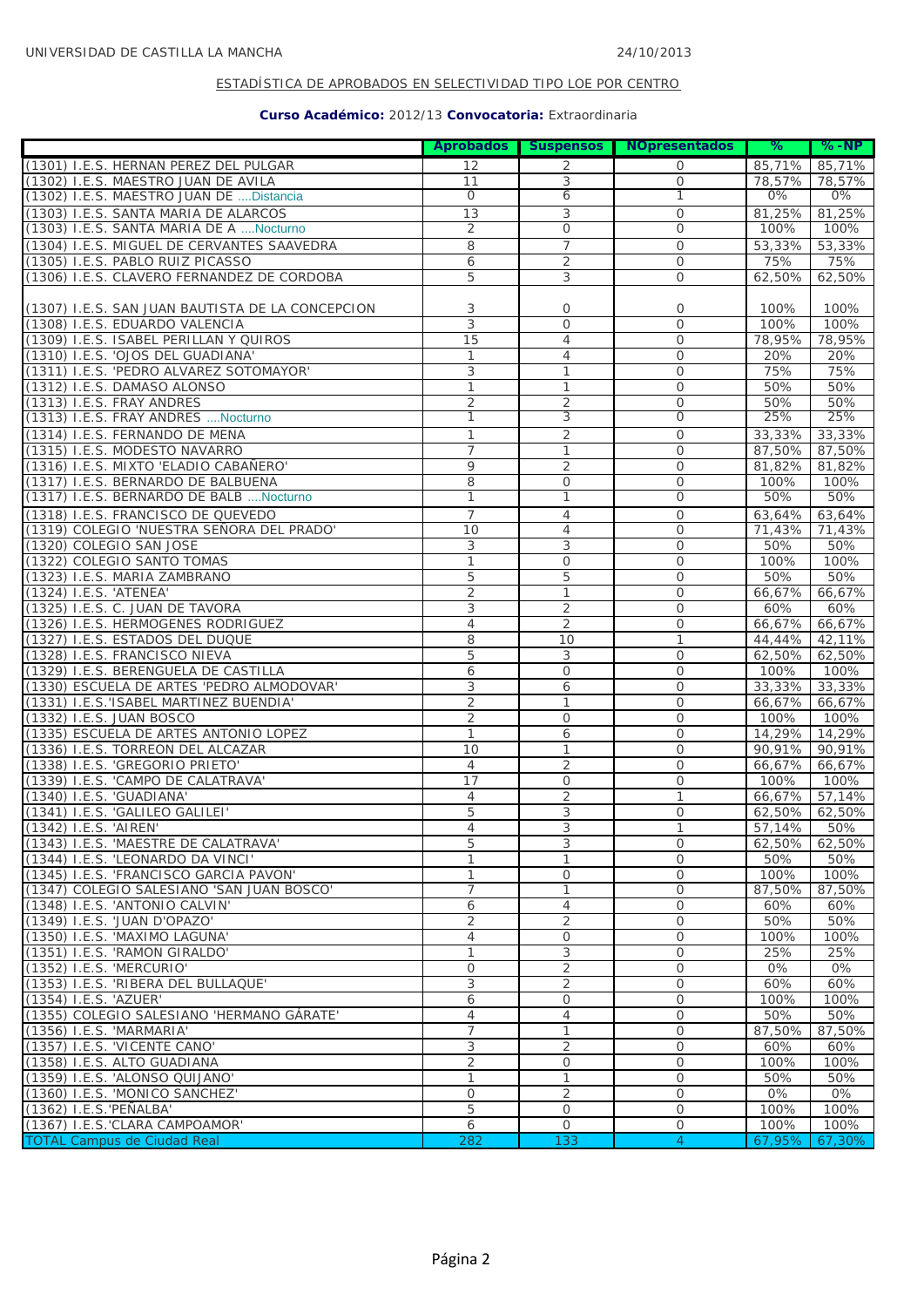|                                                   | <b>Aprobados</b> | <b>Suspensos</b> | <b>NOpresentados</b> | ℅      | %-NP   |
|---------------------------------------------------|------------------|------------------|----------------------|--------|--------|
| (1601) I.E.S. ALFONSO VIII                        | 14               | 4                | Ο                    | 77,78% | 77,78% |
| (1601) I.E.S. ALFONSO VIIIDistancia               |                  |                  | $\overline{0}$       | 50%    | 50%    |
| (1602) I.E.S. FERNANDO ZOBEL                      | 2                | 2                | $\overline{O}$       | 50%    | 50%    |
| (1602) I.E.S. FERNANDO ZOBEL  Nocturno            | 4                |                  | $\circ$              | 80%    | 80%    |
| (1603) I.E.S. LORENZO HERVAS Y PANDURO            | 5                | $\overline{2}$   | $\circ$              | 71,43% | 71,43% |
| (1604) I.E.S. 'JULIAN ZARCO'                      | 9                |                  | $\Omega$             | 90%    | 90%    |
| (1605) I.E.S. 'JORGE MANRIQUE'                    | 10               | 6                | 0                    | 62,50% | 62,50% |
| (1606) I.E.S. 'DIEGO TORRENTE PEREZ'              | 6                | 3                | $\Omega$             | 66,67% | 66,67% |
| (1607) I.E.S. 'HONTANILLA'                        | 8                | 3                | $\Omega$             | 72,73% | 72,73% |
| (1608) I.E.S. SERRANIA BAJA                       |                  | 2                | 0                    | 33,33% | 33,33% |
| (1609) COLEGIO SAGRADA FAMILIA                    | 4                | 2                | $\circ$              | 66,67% | 66,67% |
| (1611) I.E.S. SANTIAGO GRISOLIA                   | 4                | 4                | $\overline{O}$       | 50%    | 50%    |
| (1612) I.E.S. FRAY LUIS DE LEÓN                   | 5                | 3                |                      | 62,50% | 55,56% |
| (1613) I.E.S. FERNANDO DE LOS RIOS                | 17               | $\overline{7}$   | $\Omega$             | 70,83% | 70,83% |
| (1614) I.E.S. SAN JOSE                            | 12               | $\mathbf 0$      | $\Omega$             | 100%   | 100%   |
| (1615) I.E.S. 'SAN JUAN DEL CASTILLO'             |                  |                  | $\Omega$             | 50%    | 50%    |
| (1616) I.E.S. DUQUE DE ALARCON                    |                  | $\circ$          | $\overline{O}$       | 100%   | 100%   |
| (1617) I.E.S. 'LOS SAUCES'                        | 4                |                  | $\overline{O}$       | 80%    | 80%    |
| (1619) I.E.S. 'PEDRO MERCEDES'                    | 13               | 1                | 0                    | 92,86% | 92,86% |
| (1620) I.E.S. 'CAÑADA DE LA ENCINA'               | 3                |                  | $\Omega$             | 75%    | 75%    |
| (1621) I.E.S. 'ORDEN DE SANTIAGO'                 | 0                | 2                | $\overline{O}$       | $0\%$  | 0%     |
| (1624) I.E.S. DIEGO JESUS JIMENEZ                 | $\circ$          | 2                | $\mathcal{O}$        | 0%     | 0%     |
|                                                   |                  |                  |                      |        |        |
| (1630) ESCUELA DE ARTES 'JOSE MARIA CRUZ NOVILLO' | 6                |                  | $\circ$              | 85,71% | 85,71% |
| <b>TOTAL Campus de Cuenca</b>                     | 130              | 50               |                      | 72,22% | 71,82% |